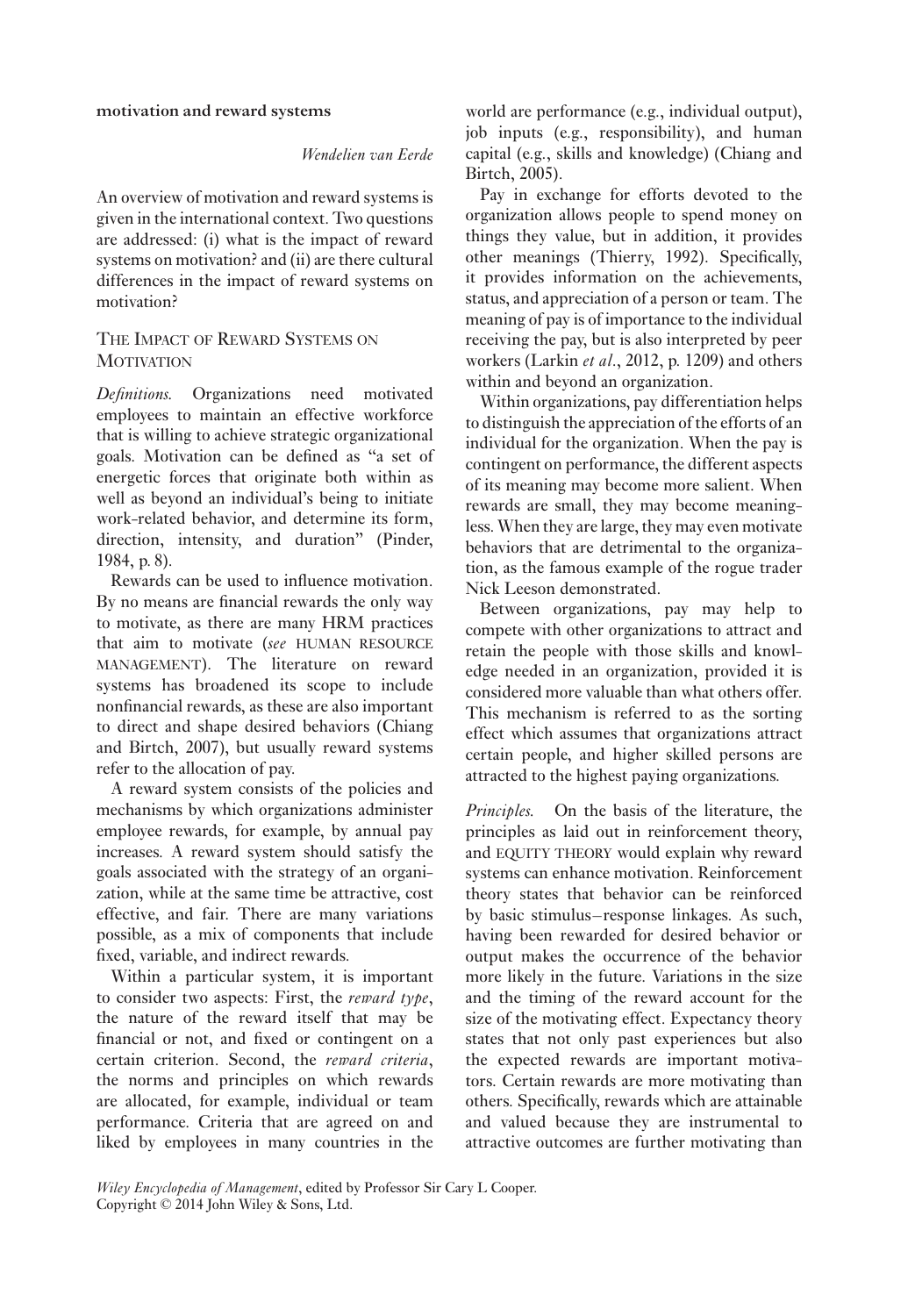those that are less so. Equity theory principles would build on this, but would also include a judgment of effort and rewards in comparison to others. In other words, a system with motivating principles should include predictable rewards as a result of effort that are considered fair when compared to others who invest the same efforts. Social exchange principles would explain that enhanced effort would be spent in systems that are appreciated.

Pay dispersion can be considered in this context: how just is the difference between lowest and highest pay in an organization (distributive justice)? Often, it is equally important how the process is experienced that accounts for the allocation of the rewards (procedural justice), for example, based on performance output or rankings. There are signs that equity principles are more or less universal; people in different cultures prefer performance-based systems over nonperformance-based systems (e.g., seniority) (Chiang and Birtch, 2005, 2007; Fischer and Smith, 2003).

Summarizing, the size of the rewards, the way in which the rewards follow performance, whether people expect to obtain valuable rewards and what they find fair in relation to what others receive play an important role in the appreciation of rewards. In exchange for these rewards, employees would increase efforts for the organization.

*Psychological meaning of pay.* Pay has meaning besides the instrumental value of being able to buy goods with it. This implies that besides the simple rule "more is better," pay is experienced as more or less rewarding dependent on its psychological interpretation or meaning. There is no straightforward best practice in pay strategy, and of all HRM tools, evaluation, and reward systems appear to be the most controversial.

Much of the debate centers on individual pay-for-performance. With respect to this issue, it is important to realize that " … the efficacy of individual pay-for-performance is powerfully influenced by psychological factors which if not considered a priori could have considerable unintended consequences for the firm. In choosing whether to implement such a pay system, managers must not only consider easily quantifiable economic costs related to the observability of worker pay and productivity, but also psychological costs due to social comparisons and overconfidence." (Larkin *et al*., 2012, p. 1209). This debate focuses on the previously ignored disadvantages of using individual pay-for-performance. The debate focuses on three aspects: (i) the crowding out of intrinsic motivation, because a number of studies have shown that rewards may lead to lower performance than no rewards in certain conditions. For example, performance decreases when the payment is experienced as controlling and as an indication of decreased autonomy, or when the task is experienced as enjoyable and interesting; (ii) undesired effects due to the violation of equity principles, such as lower motivation or sabotage in reaction to feeling treated unfairly; and (iii) the short term gains that may induce certain individuals to taking irresponsible risks in terms of a long-term perspective.

# CULTURAL DIFFERENCES IN IMPACT OF REWARD SYSTEMS ON MOTIVATION

Culture can be seen as referring to a set of relatively stable characteristics of a group that differentiate it from other groups (*see* CULTURE). Cultural values may be summarized along several dimensions, such as described in Hofstede's model (*see* HOFSTEDE'S CULTURAL DIMENSIONS) and the Globe project (*see* PROJECT GLOBE: INSIGHTS INTO THE STUDY OF CULTURE AND LEADERSHIP). Although these two approaches are not without criticism regarding the measurement and assumed stability of the dimensions, these have been most widely used.

Only rarely, research considers motivation or reward allocation cross-culturally (for an excellent overview, (see Tsui *et al*., 2007). Yet, if need structures are culturally bound then it is reasonable to assume that motivation and the appreciation of rewards are equally affected. By no means can cultural differences be seen as the only contextual difference that may impact on the motivating effect of reward systems. For example, the cultural differences may be confounded with the national legal restrictions of how to allocate pay. However, there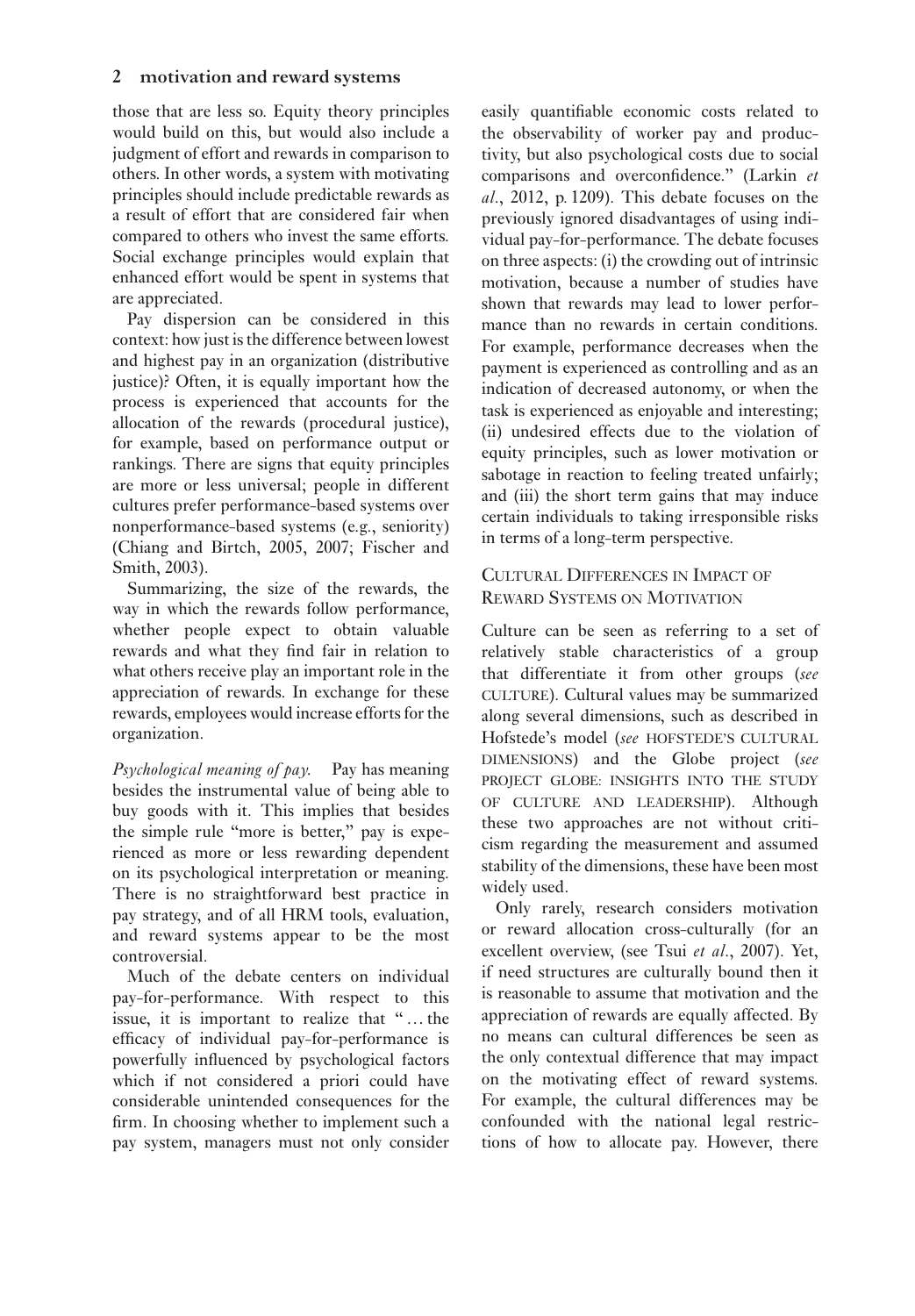conducted in this area. From a more fundamental point of view, a meta-analysis of experimental studies investigating cultural differences in the pay allocation (Fischer and Smith, 2003) found systematic differences. These revealed that collectivists allocated pay according to equality principles, or indicated a preference for this, and individualists according to equity principles. However, this review included only two studies among employees, and these studies appeared to contradict the findings among students. Recently, there have been a number of cross-cultural studies in which employees indicate pay preferences, in terms of what they prefer to receive.

*Pay practices and preferences in different cultures.* Motivation and pay preferences in international context have received very little research attention. Some studies (e.g., (Chiang and Birtch, 2005, 2007)) found support for the idea that cultural dimensions systematically relate to differences in preferences for reward types, systems, and criteria. Other studies focused on outcomes that are closely related to motivation, such as engagement, job satisfaction, and turnover intentions, and possibly these can be extrapolated. Also, some studies focused on the occurrence of practices, rather than pay preferences (e.g., (Papalexandris and Panayotopoulou, 2004; Schuler and Rogovsky, 1998)). The picture which arises from these studies shows that pay and rewards may indeed take on a different meaning in different cultures. Most of the studies involved East–West comparisons. However, also within Asia some differences were noted. Some examples are given below.

*Individualism.* Japanese preferred task input as a basis for pay rather than the maintenance of relations, which was preferred in two other Asian countries (Fischer and Smith, 2003; Kim and Leung, 2007). Japanese see themselves as more independent from others than South Koreans and Hong Kong Chinese. Seeing oneself as independent from others may be seen as an indication of individualism.

*Power distance.* Power distance was negatively correlated to individual pay determination within 19 European countries (Papalexandris and Panayotopoulou, 2004).

*Uncertainty avoidance.* More seniority-based pay and less individual performance-based pay practices were found in countries with a high degree of uncertainty avoidance (Schuler and Rogovsky, 1998).

*Competition/masculinity.* In competitive (masculine) cultures, financial type of rewards appear to be more valued than social rewards, which are valued higher in noncompetitive (feminine) cultures. Overall, Nordic countries such as Finland (Chiang and Birtch, 2007) but also Germanic (Segalla *et al*., 2006) appear to prefer egalitarian systems, whereas Anglo Saxon and Asian countries prefer individual type competitive systems. Gender egalitarianism at the societal level was related to national level pay determination of payment of managers (Papalexandris and Panayotopoulou, 2004).

It should be kept in mind that many other contextual differences besides culture may play a role in motivation, such as the centrality of work in a culture and the general standard of living (Huang and Van De Vliert, 2003). The cultural context that shapes beliefs and values is difficult to distinguish from other types of international contexts. As such, the motivational effects of pay systems should be considered in a polycontextual approach (Tsui *et al*., 2007). This means besides cultural contexts, the economic context may be equally important, for that matter, the political, historical, social, or physical context. As for the transferability of the so-called calculative HRM, in which individual performance is evaluated and rewarded, there are indications that the institutional context in terms of labor relations is more important than the cultural values (Brookes *et al*., 2011). Whether this implies that what is transferred and is applied more often is also experienced as motivating to a higher degree, as suggested by the idea that "compensation systems that tend to be more effective will be used more often" (Larkin *et al*., 2012, p. 1196), or whether